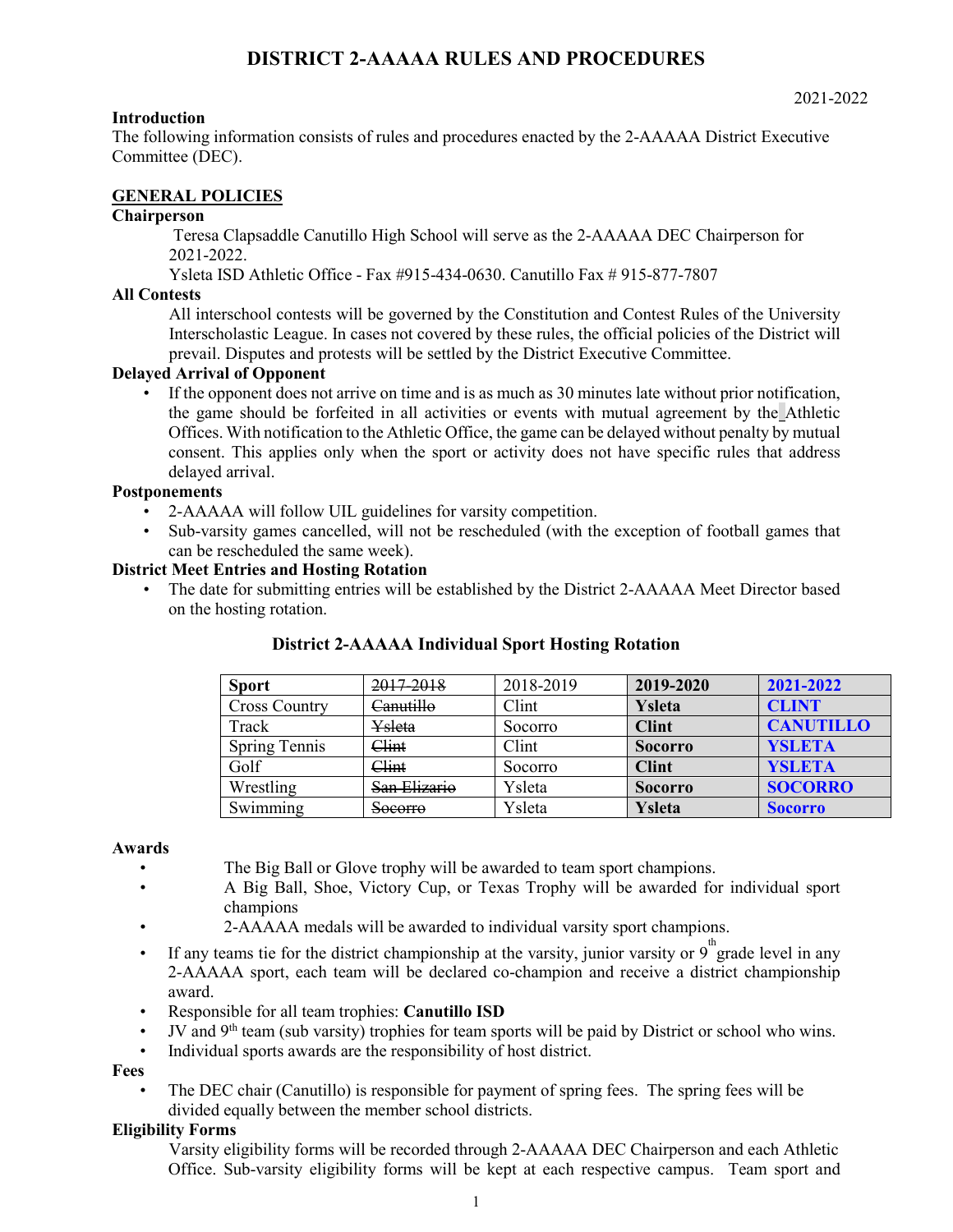individual sport eligibility forms are due prior to the first contest of the season.

### **Videotaping**

• Videotaping is allowed in compliance with Constitution and Contest Rules of the UIL, or by prior consent of both schools.

# **Film Trade**

- For volleyball, basketball and soccer.
- Trade the previous game within 24 hours of completion of the game.
- A coach who is reported to the 2-5A DEC for non-compliance of the film trade rule will receive written notification from the DEC Chair, through their campus Athletic Coordinator, of the alleged non-compliance.
- If the report of non-compliance is verified, this written notification serves as notice of the first violation.
- If the report is not confirmed by the Athletic Coordinator, documented evidence proving compliance must be sent to the DEC Chair. The DEC Chair will forward this evidence to the DEC Members for their review.
- The second time a coach is reported for non-compliance of the film trade rule, the coach will receive written notification from the DEC Chair, through their Athletic Coordinator, of the second reported alleged non-compliance.
- If the report of the second non-compliance is verified, the coach will be required to appear before the 2-5A DEC.
- If the report is not confirmed by the Athletic Coordinator, documented evidence proving compliance must be sent to the DEC Chair. The DEC Chair will forward this evidence to the DEC Members for their review.

# **Public Address Announcements**

- Commercials on the public address system at District game or activity must be district approved.
- Announcers are to limit their description of play to statements after the play has developed and not have a vociferous and exciting narration of the play as it develops.

# **District Passes**

- Each school and Athletic Office will receive 125 District athletic passes from the District Chairman.
- Each athletic pass is good for admission to all District activities at Ysleta ISD, Canutillo ISD, Clint ISD, Socorro ISD, San Elizario ISD, El Paso ISD, Fabens ISD, Tornillo ISD, Anthony ISD. Passes are non-transferable.
- Texas High School Coaching Association passes will be honored (THSADA, TGCA, etc.)

# **All-District Teams**

- The coach of the district championship team is responsible for setting the date and time of the all-district meeting (must be held after 12 noon).
- The announcements of All-District selections will be withheld until the District representatives have been eliminated from the playoffs.

# **El Paso Athletic Hall of Fame**

• Each campus may submit a resume and nominate an outstanding male and an outstanding female athlete for District 2-AAAAA. Resumes will be expected to be submitted for nominee. 2-AAAAA Honorees will be recognized at the banquet.

**Definition of Sportsmanship**-Character displayed through athletic competition

- The Athletic Programs in District 2-AAAAA are expected to take whatever steps are necessary to assure that coaches and athletes are committed to principles of ethics and sportsmanship as ground rules governing the pursuit of victory.
- Their responsibilities to demonstrate and develop good character must never be subordinate to the desire to win.
- It is never appropriate to act unethically in order to win.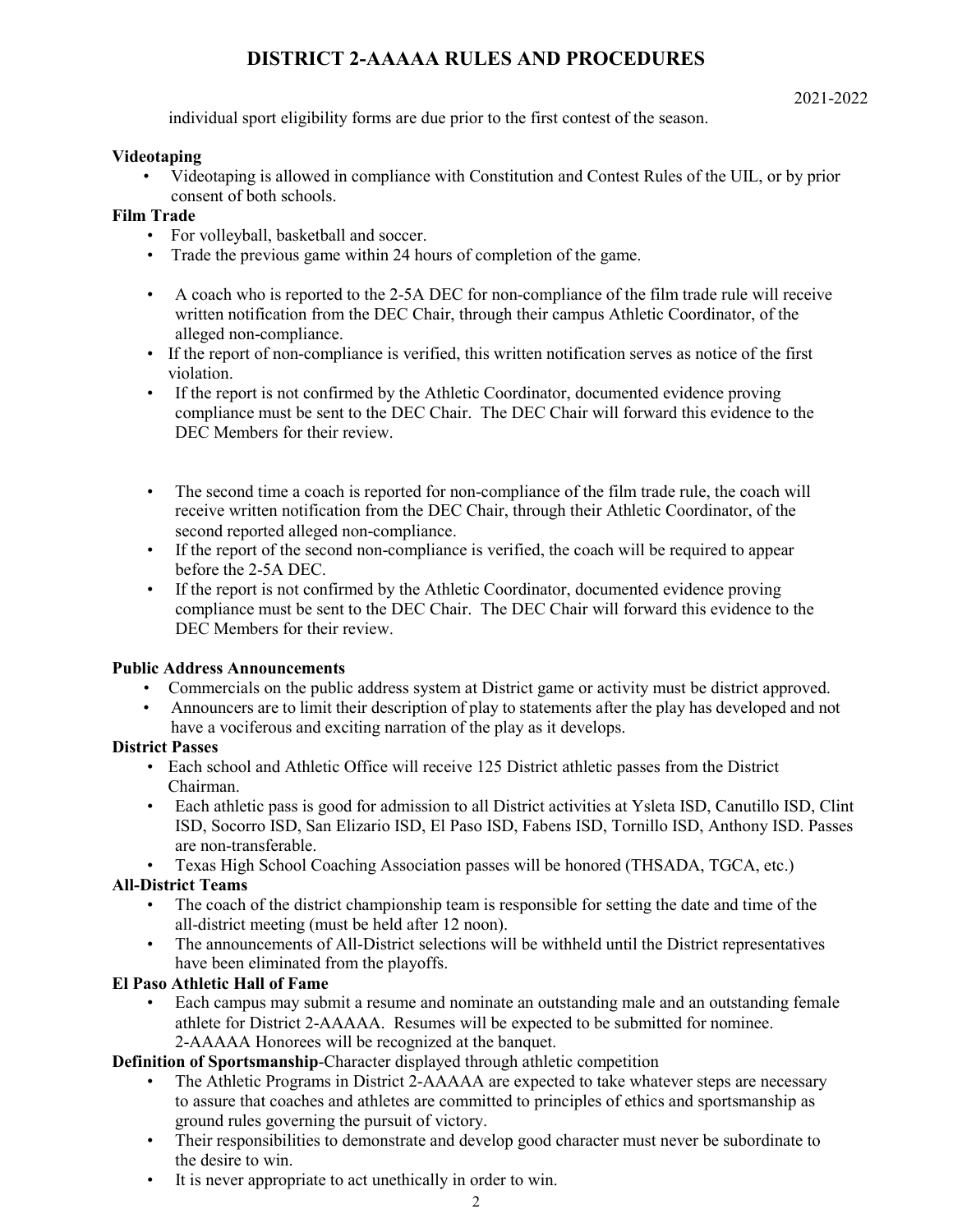- What follows is a list of procedures and regulations which will hold District 2-AAAAA coaches accountable for their teams' conduct before/during/after all competitions:
	- $\checkmark$  All post game celebrations will be done discreetly in front of their own bench area.
	- $\checkmark$  There will be no postgame celebration at pitcher's mound or center circle of gym floor after volleyball/basketball competition.
	- $\checkmark$  It is expected for all teams to shake hands immediately following a game and coaches will supervise.
	- $\checkmark$  Any misconduct by an athlete will require that the head coach of said team appear before the 2-AAAAA District Executive Committee (DEC).
	- $\checkmark$  Visiting team is expected to exit the playing event as soon as possible after the game.

## **Report all Scores to MaxPreps (all sports, all levels)**

• Within 48 hours

### **Noisemakers**

• District 2-AAAAA schools will follow UIL Rules for Gymnasiums and Field House (1208) (n). Additionally, devices that are disruptive or dangerous and other devices that detract from the game are prohibited.

| Ticket Prices (8-6-02) |  |
|------------------------|--|
|------------------------|--|

| Sport           | Socorro<br>Gate |               |               |               |               |               |
|-----------------|-----------------|---------------|---------------|---------------|---------------|---------------|
|                 | \$5.00/\$3.00   | Ysleta        | Ysleta        | Socorro       | Socorro       | Canutillo     |
|                 |                 | Pre-Game      | Gate          | Pre-Game      | Gate          |               |
| V. Football     | \$2.00/\$1.00   | \$4.00/\$2.00 | \$5.00/\$3.00 | \$4.00/\$2.00 | \$5.00/\$3.00 | \$5.00/\$3.00 |
| Sub V. Football | \$2.00/\$1.00   | N/A           | \$2.00/\$1.00 | N/A           | \$2.00/\$1.00 | \$2.00/\$1.00 |
| Vollevball      | \$2.00/\$1.00   | N/A           | \$2.00/\$1.00 | N/A           | \$2.00/\$1.00 | \$2.00/\$1.00 |
| Basketball      | N/A             | N/A           | \$2.00/\$1.00 | N/A           | \$2.00/\$1.00 | \$2.00/\$1.00 |
| Soccer          | \$2.00/\$1.00   | No Charge     | No Charge     | N/A           | N/A           | N/A           |
| Wrestling       | No Charge       | N/A           | \$2.00/\$1.00 | N/A           | \$2.00/\$1.00 | N/A           |
| Swimming        | N/A             | N/A           | N/A           | N/A           | No Charge     | N/A           |

# **Tie-breaking Procedures**

Single Round: Team Tennis

#### **Section A:**

Each member team of the district will play the other members and the two schools having the best win/loss records respectively will qualify for the playoffs. The team with the best win/loss record will be declared the champion. In case of a tie for the district championship. All teams will be declared co-champions and all ties will be broken before teams are placed in the playoffs. All coin flips will be administered by the #3 seed. The winners will have a playoff game with the winner seeded #1 and the loser seeded #2.

### **Section B:**

- If two teams are tied for first place, the team that defeated the other in head-to-head competition will be seeded #1. The other team will be seeded #2.
- If three teams are tied for first place, the team that defeated the other two in head-to-head competition will be seeded  $#$  I. If the other two teams are tied for the  $#2$  position, the team that defeated the other in head-to-head competition will be seeded #2. The other team will be seeded #3. If none of the three teams defeated the other two, there is a coin flip. The odd coin is seeded #1. Of the two remaining teams, the team that defeated the other in head-to-head competition will be seeded #2. The other team will be seeded #3.
- If four teams are tied for first place, the team that defeated the other three in head-to-head competition will be seeded #1. The team that defeated the other two in head-to-head competition will be seeded  $#2$ . If the other two teams are tied for the  $#3$  position, the team that defeated the other in head-to-head competition will be seeded #3. The other team will be eliminated. *If* none of the four teams defeated the other three, there is a coin flip. The odd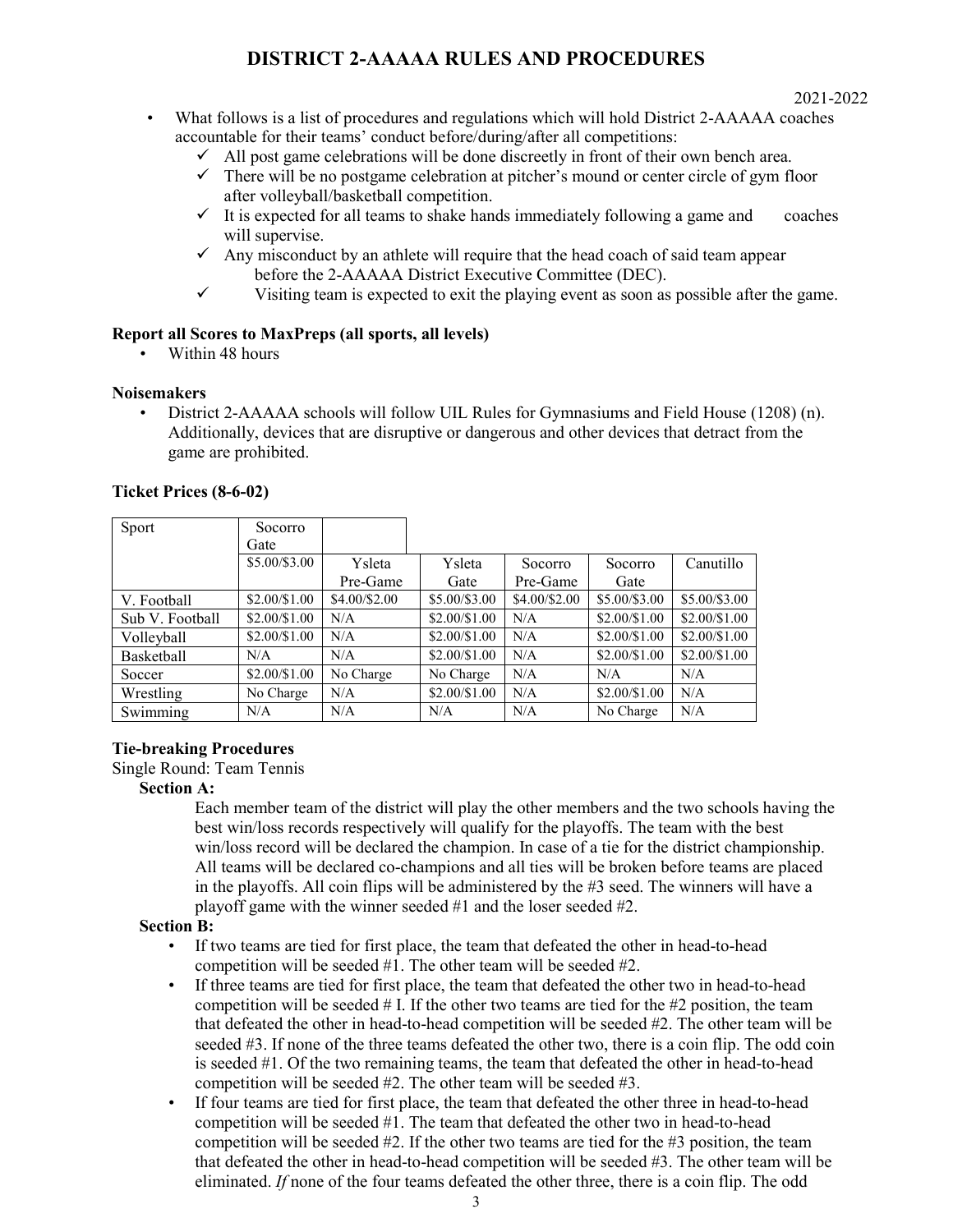coin is seeded #1. The three remaining teams will revert to the procedure for three teams in the paragraph above.

### **Section C:**

- If two teams are tied for second place, the team that defeated the other in head-to-head competition will be seeded #2. The other team will be seeded #3.
- If three teams are tied for second place, the team that defeated the other two in head-to-head competition will be seeded  $#2$ . If the other two teams are tied for the  $#3$  position, the team that defeated the other in head-to-head competition will be seeded #3. The other team will be eliminated. If none of the three teams defeated the other two, there is a coin flip. The odd coin is seeded #2. Of the two remaining teams, the team that defeated the other in head-to-head competition will be seeded #3. The other team will be eliminated.
- If four teams are tied for second place, the team that defeated the other three in head-head competition will be seeded #2. The team that defeated the other two in head-to-head competition will be seeded #3. The other two teams will be eliminated. If none of the four teams defeated the other three there is a coin flip. The odd coin is seeded #2. The three remaining teams will revert to the procedure for three teams in the paragraph above.

### **Section D:**

- If two teams are tied for third place, the team that defeated the other in head-to-head competition will be seeded #3. The other team will be eliminated.
- If three teams are tied for third place, the team that defeated the other two in head-to-head competition will be seeded #3. The other two teams are eliminated. If none of the three teams defeated the other two, there is a coin flip. The odd coin is seeded #3. The other teams will be eliminated.
- If four teams are tied for third place, the team that defeated the other three in head-to-head competition will be seeded #3. The other three teams will be eliminated. If none of the four teams defeated the other three, there is a coin flip. The odd coin is seeded #3. The three remaining teams will be eliminated.

### **Single Round: Football**

### **Section A:**

**• Each member team of the** district will play the other members and the schools having the best win/loss records respectively will qualify for the playoffs. The team with the best win/loss record will be declared the champion. In case of a tie for the district championship, all teams will be declared co-champions and all ties will be broken before teams are placed in the playoffs.

### **Section B:**

- **•** If two teams are tied for first place, the team that defeated the other in head-to-head competition will be seeded #1. The other team will be seeded #2.
- If three teams are tied for first place, the team that defeated the other two in head-to-head competition will be seeded  $#1$ . If the other two teams are tied for the  $#2$  position, the team that defeated the other in head-to-head competition will be seeded #2. The other team will be seeded #3. If none of the three teams defeated the other two, the procedures found in Section F will be followed.
- **•** If four teams are tied for first place, the team that defeated the other three in head-to-head competition will be seeded #1. Of the remaining three teams, the team that defeated the other two in head-to-head competition will be seeded #2. Of the remaining two teams, the team that defeated the other in head-to-head competition will be seeded #3 and the final team will be seeded #4. If none of the four teams defeated the other teams in head-to-head games, the procedures found in Section F will be followed.

### **Section C:**

- If two teams are tied for second place, the team that defeated the other in head-to-head competition will be seeded #2. The other will be seeded #3.
- If three teams are tied for second place, the team that defeated the other two in head-to-head competition will be seeded #2. If the other two teams are tied for the #3 position, the team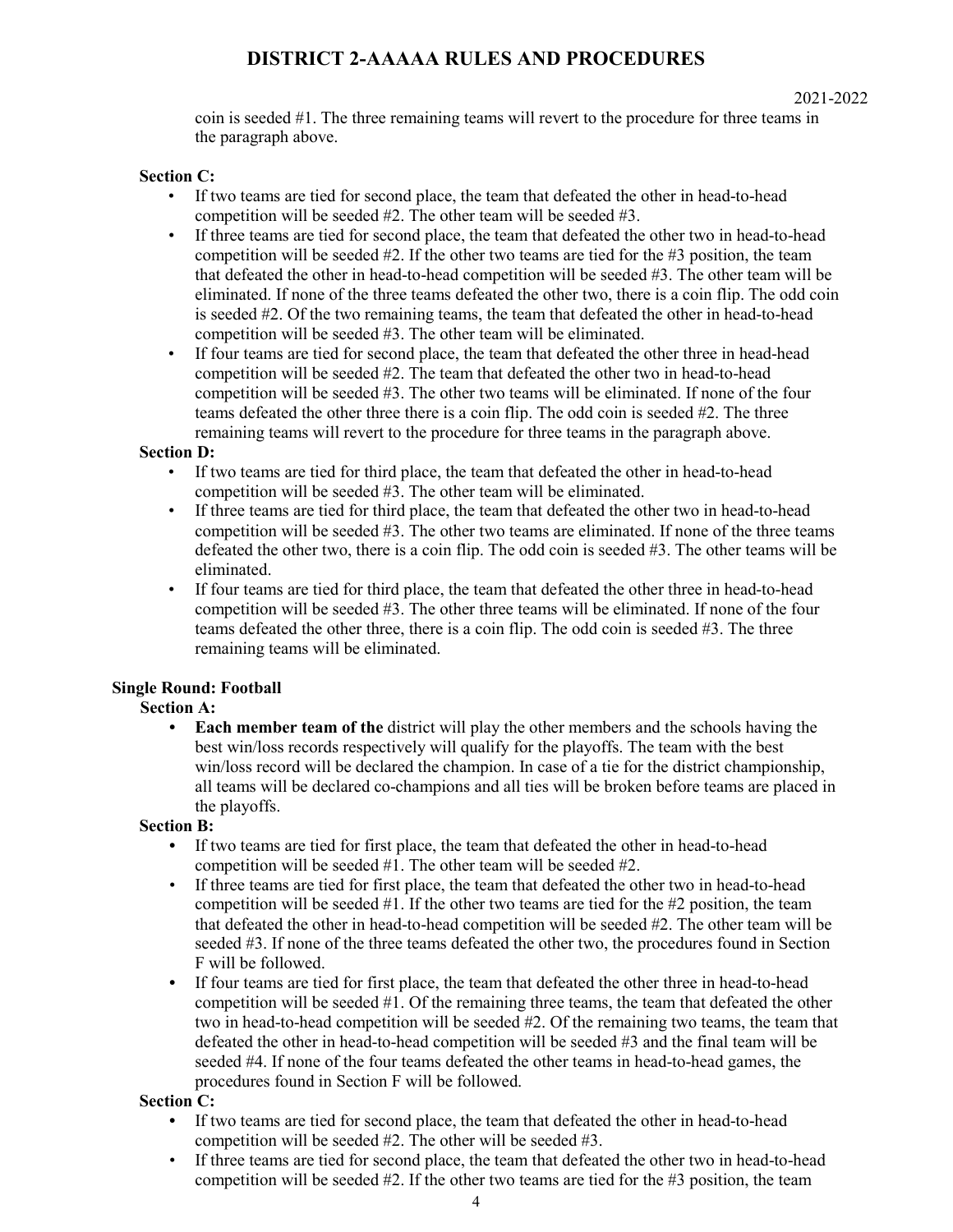that defeated the other in head-to-head competition will be seeded #3. The other team will be seeded #4. If none of the three teams defeated the other two, the procedures found In Section F will be followed.

• If four teams are tied for second place, the team that defeated the other three in head- to-head competition will be seeded #2. Of the three teams remaining, the team that defeated the other two in head-to-head competition will be seeded #3. Of the two remaining teams, the team that defeated the other will be seeded #4 and the remaining team will be eliminated. If none of the four teams defeated the other teams in head-to-head games, the procedures found in Section F will be followed.

### **Section D:**

- **•** If two teams are tied for third place, the team that defeated the other in head-to-head competition will be seeded #3. The other team will be seeded #4.
- If three teams are tied for third place, the team that defeated the other two in head-to- head competition will be seeded #3. Of the two remaining teams, the team that defeated the other team will be seeded #4 and the remaining team will be eliminated. If none of the three teams defeated the other two, we will follow the procedures found in Section F.
- If four teams are tied for third place, the team that defeated the other three in head-to-head competition will be seeded #3. Of the remaining three teams, the team that defeated the other two will be seeded #4. The remaining two teams will be eliminated. If none of the four teams defeated the other three, the procedures found in Section F will be followed.

### **Section E:**

- **•** If two teams are tied for fourth place, the team that defeated the other in head-to-head competition will be seeded #4 and the other team will be eliminated.
- If three or more teams are tied for fourth place, the team that defeated the others in head-tohead competition will be seed #4 and the remaining teams will be eliminated. If three or more teams are tied for fourth place and there is no clear head-to-head winner, the procedures in Section F will be followed.

### **Section F:**

• In case of multiple ties and no team has defeated the other teams in head-to-head competition. The district representation shall be determined by net positive and negative points. Illustration of highest number of net positive and negative points (maximum number of points for one game is 14). Team A would be the highest seed because they have the highest number of positive points. Team B would be fourth highest seed and Team C would be third highest seed. Team D would be the second highest seed. If a tie still remains, then they will have a coin toss to break all ties.

|                          | Team A                   | Team B | Team C | Team D |
|--------------------------|--------------------------|--------|--------|--------|
| Team B beat Team A 14-13 | $\overline{\phantom{a}}$ |        |        |        |
| Team C beat Team D 14-10 |                          |        |        |        |
| Team C beat Team B 10-7  |                          | -1     |        |        |
| Team D beat Team B 17-10 |                          |        |        |        |
| Team A beat Team C 21-7  | $+14$                    |        |        |        |
| Team A beat Team D 7-0   |                          |        |        |        |
| Net Points               | +20                      |        |        |        |

### **Double Round: Baseball, Basketball, Soccer, Volleyball and Softball**

- Head to head competition will determine playoff positions.
- No team will be eliminated from the playoffs by a coin flip with four or fewer teams tied.
- Coaches can agree to flip for seeding instead of playing a game.<br>• Sites for play-in games and seeding games will be mutually agree
- Sites for play-in games and seeding games will be mutually agreed upon by coaches. If coaches cannot agree a coin flip will determine if site is neutral or home/home. If home/home, coaches will flip for home site. If neutral and coaches cannot agree on a neutral site, each coach will put up a site and they will flip for the neutral site.
- Officials for play-in games and seeding games will be assigned by the Officials Association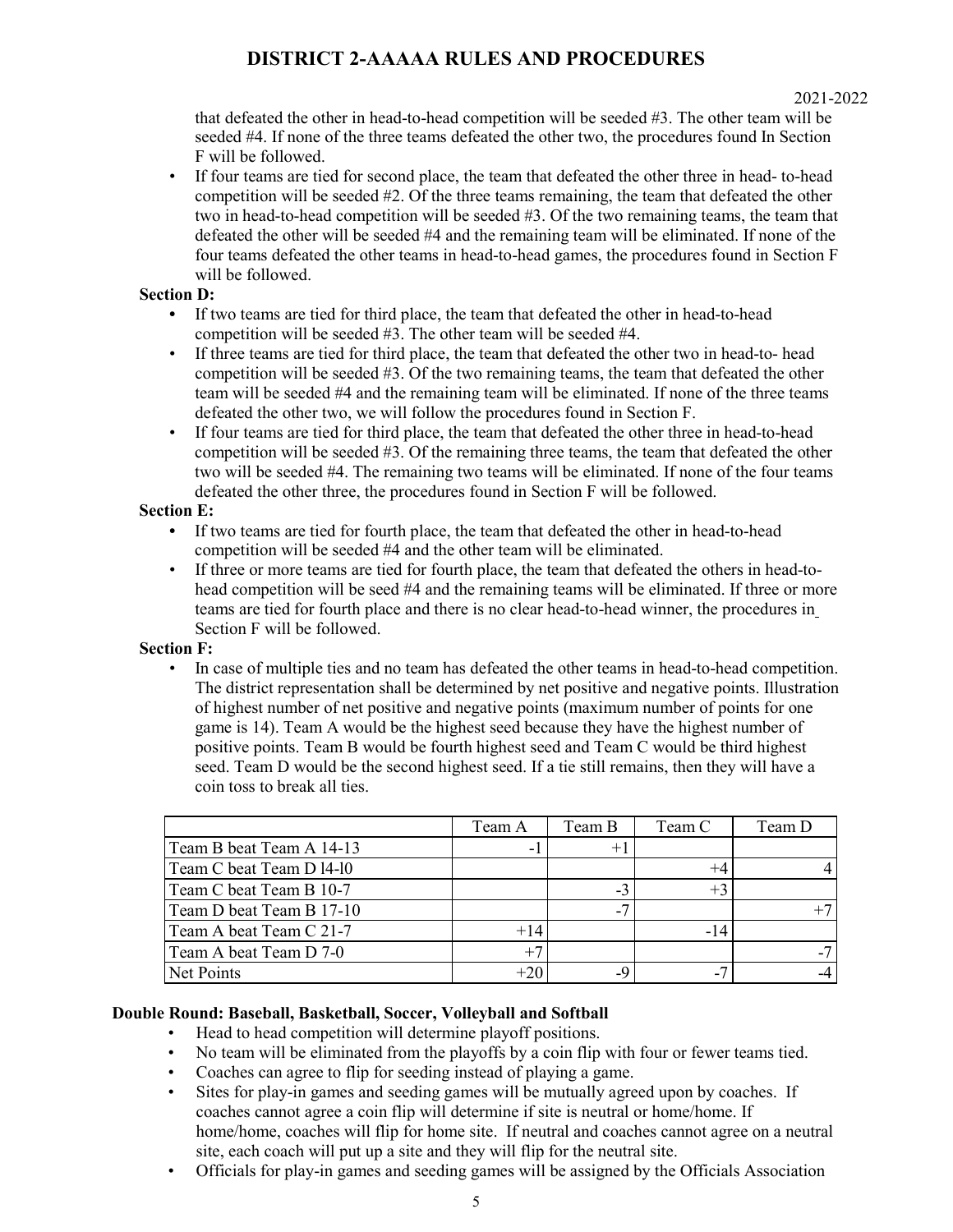respecting teams scratch list.

### **Section** A:

• The team having the highest number of district wins shall be declared the district champion. The team with the second highest number of district wins shall be the district runner-up. The team with the third highest number of district wins shall be third place. The team with the fourth highest number of district wins shall be fourth place. In case of ties for the district championship, all teams tied will be declared co-champions.

### **Section B:**

- If two teams tie for first place, they will be co-champions. The team that won both games head-to-head will be seeded  $\sim$  for the playoffs; the other team will be seeded #2. If they split their two games, the coaches will have the choice to coin flip or play a tiebreaker game to determine playoff positions. If the coaches agree, they will have a coin flip or game. If the coaches disagree, then they will have a coin flip to determine if there is a coin flip or a game.
- If three teams are tied for first place, the team that beat the other two in both district games will be seeded # 1. Of the remaining two teams, the team that beat the other in both district games will be seeded #2, and the remaining team will be seeded #3. If no team has beaten the others in all district games, or all three do not agree to flip for seeding, there will be a tiebreaker game. There will be a coin flip with the odd coin receiving a bye and the remaining teams playing a game. The loser of this game will be seeded #3. The winner and the bye team will revert to head-to-head. If there is no head-to-head winner, or they both do not agree to flip for seeding or play a game, they will have a coin flip to determine if there is a coin flip or a game.
- If they play a game, the winner of this game will be seeded  $# I$  and the loser will be seeded #2. If four teams are tied for first place, the same procedures for three teams tied for first place will be followed. If there is no clear head-to-head winner, or all four do not agree to flip for seeding, two tie-breaker games will be played. The coaches will draw for the first round playoff games. The winners and losers of these games will revert to head-to-head competition. If no team has defeated the other in both district games, or they both do not agree to flip for seeding or play a game, they will have a coin flip to determine if there will be a coin flip for seeding or if the tie-breaker game will be played. If they play a game the winners will play each other for seeds #1 and #2 and the losers will play for seeds #3 and #4.
- If more than four teams are tied for first place and there is no clear head-to-head winner, there will be a coin flip to eliminate teams until four are remaining. The four teams will follow procedures for four teams tied for first place.

### **Section C:**

- If two teams tie for second place, the team that beat the other team twice will be seeded #2-If they split their two games, the coaches will have the choice to coin flip or play a tiebreaker game to determine playoff positions. If the coaches agree, they will have either a coin flip or game. If the coaches disagree, then they will have a coin flip to determine if there is a coin flip or a game.
- If three teams are tied for second place, the team that beat the other two in all district games will be seeded #2. Of the remaining two teams, the team that beat the other in both district games would be seeded #3 and the remaining team seeded #4. In the event that no team beat the other two in all district games, or all three do not agree to flip for seeding, there will be a tie-breaker game. There will be a coin flip with the odd coin receiving a bye and the remaining teams playing a game. The loser of this game will be seeded #4. The winner and the bye team will revert to head-to-head. If there is no head-to-head winner, or they do not agree to flip for seeding or play the tie-breaker game they will have a coin flip to determine if they coin flip for seeding or play a tie-breaker game. If a game is played the winner of this game will be seeded #2 and the loser will be seeded #3.
- If four teams are tied for second, the team that beat the other three in all district games will be seeded #2. Of the remaining three teams, the team that beat the other two in all district games will be seeded #3. The team that beat the remaining team in both district games will be seeded #4 and the remaining team will be eliminated. In the event that no team beat the others in all district competitions, there will be a round of playoff games. The coaches will draw for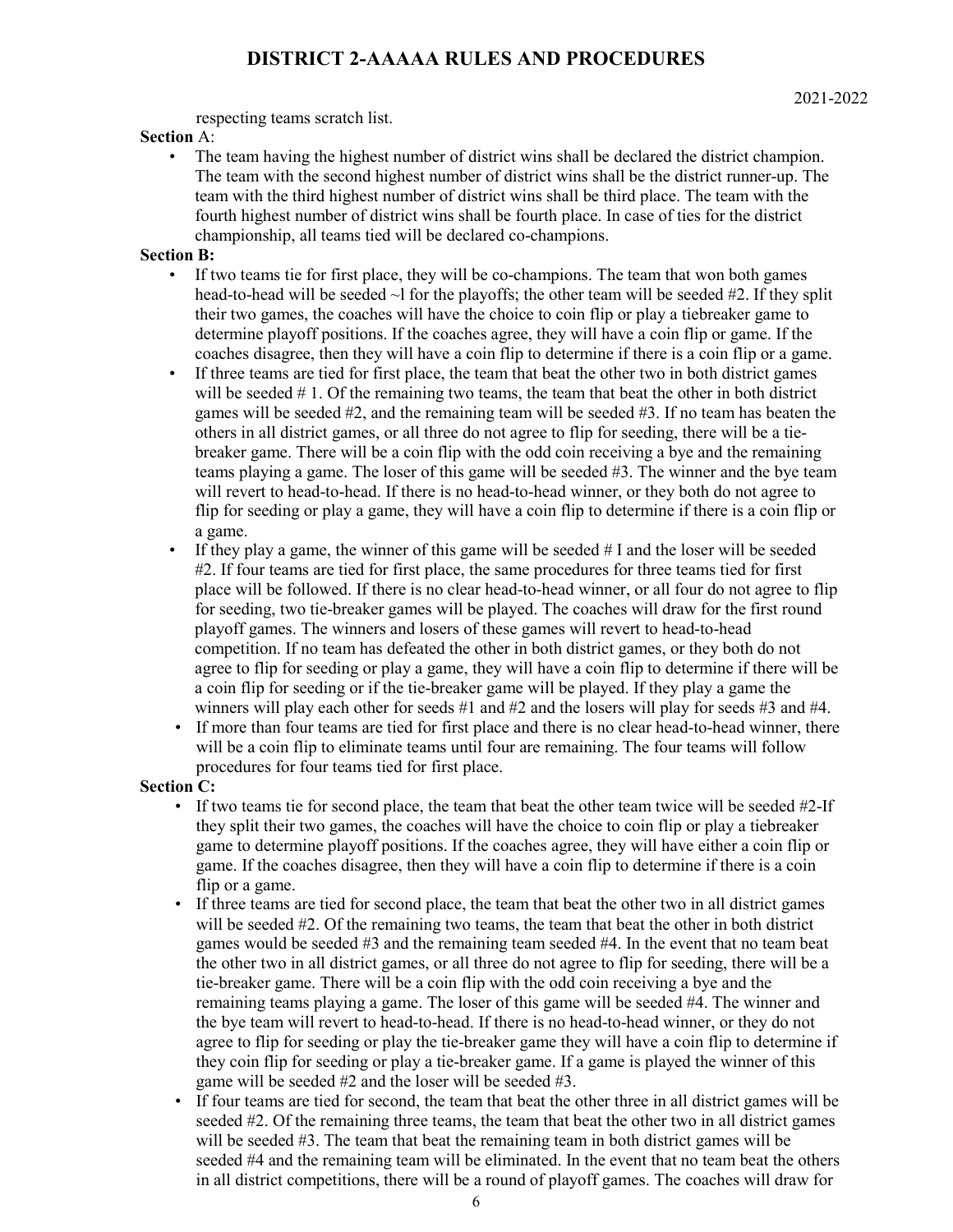the first round playoff games. The winners of these games will revert to head-to-head competition. If no team has defeated the other in both district games, or they do not agree to flip for seeding or play a game they will have a coin flip to determine if they will coin flip for seeding or play a tie-breaker game. If a game is played the winners will play each other for seeds #2 and #3. The losers will play for seed #4 with one team being eliminated.

• If more than four teams are tied for second, there will be coin flips, with the odd coin being eliminated until four teams are remaining. The four teams remaining will follow procedures for four teams tied for second place.

## **Section D:**

- If two teams tie for third, the team that beat the other team twice will be seeded  $#3$  with the remaining team seeded #4. **If they split their two games**, the coaches will have a choice to coin-flip or have a tie-breaker game to determine the playoff position. If the coaches agree they will either have a coin flip or a game. If the coaches disagree there will be a coin flip to determine if there is a coin flip or a game.
- If three teams are tied for third, the team that beat the other two in all district games will be seeded # 3. Of the two remaining teams, the team that beat the other in all district games will be seeded # 4 with the remaining team eliminated. In the event no team beat the others in all district games, there will be playoff games. A coin flip will be done with the odd coin receiving a bye and the two remaining teams playing a game. The loser of this game will be eliminated. The winner and the bye team will revert to head-to-head. If there is no clear headto-head winner or they do not agree to flip for seeding or play a game they will have a coin flip to determine if there is a coin flip or a tie-breaker game. If there is a game the winner of this game will be seeded  $#3$  and the loser will be seeded  $#4$ .
- If four teams are tied for third, the team that beat the others in all district games will be seeded #3. Of the remaining teams, the team that beat the others in all district games will be seeded #4. The remaining teams will be eliminated. In the event that no team beat the other three in all district games there will be a playoff round. The coaches will draw for the first round playoff games. The winners will revert to head- to-head competition and the losers will be eliminated. If no team defeated the other in both district games, or they do not agree to flip for seeding or play a game they will have a coin flip to determine if there is a coin flip or a game. If there is a game the winner of this game will be seeded #3 and the loser will be seeded #4.
- If more than four teams are tied for third, there will be coin flips, with the odd coin being eliminated until four teams are remaining. The four teams will follow procedures for four teams tied for third place.

### **Section E:**

- If two teams tie for fourth, the team that defeated the other team in both district games will be seeded #4 and the other team will be eliminated. If they split their two district games, there will be a playoff game with the winner seeded #4 and the loser eliminated.
- If three teams are tied for fourth place, the team that defeated the other two in both district games will be seeded #4 and the other two teams will be eliminated. In the event that no team beat the other two teams in all district games there will be a coin flip with the odd coin receiving a bye and the remaining teams playing a game. The loser of the game will be eliminated and the winner will play the bye team. The winner will be seeded #4 and the loser will be eliminated.
- If four teams are tied for fourth place, the team that defeated the other teams in all district games will be seeded #4 and the remaining teams will be eliminated. In the event that no team defeated the others in all district games, there will be a round of playoff games. The coaches will draw for the first round playoff games. The loser will be eliminated and the winners will play a game. The winner will be seeded #4 and the loser will be eliminated.
- If more than four teams are tied for fourth, there will be coin flips, with the odd coin being eliminated until four teams are remaining. The four teams will follow procedures for four teams tied for fourth place.

### **Section F:**

• UIL Rules and 1-AAAAA / 2-AAAAA Interlocal Agreement will be used to determine sites. **Participation**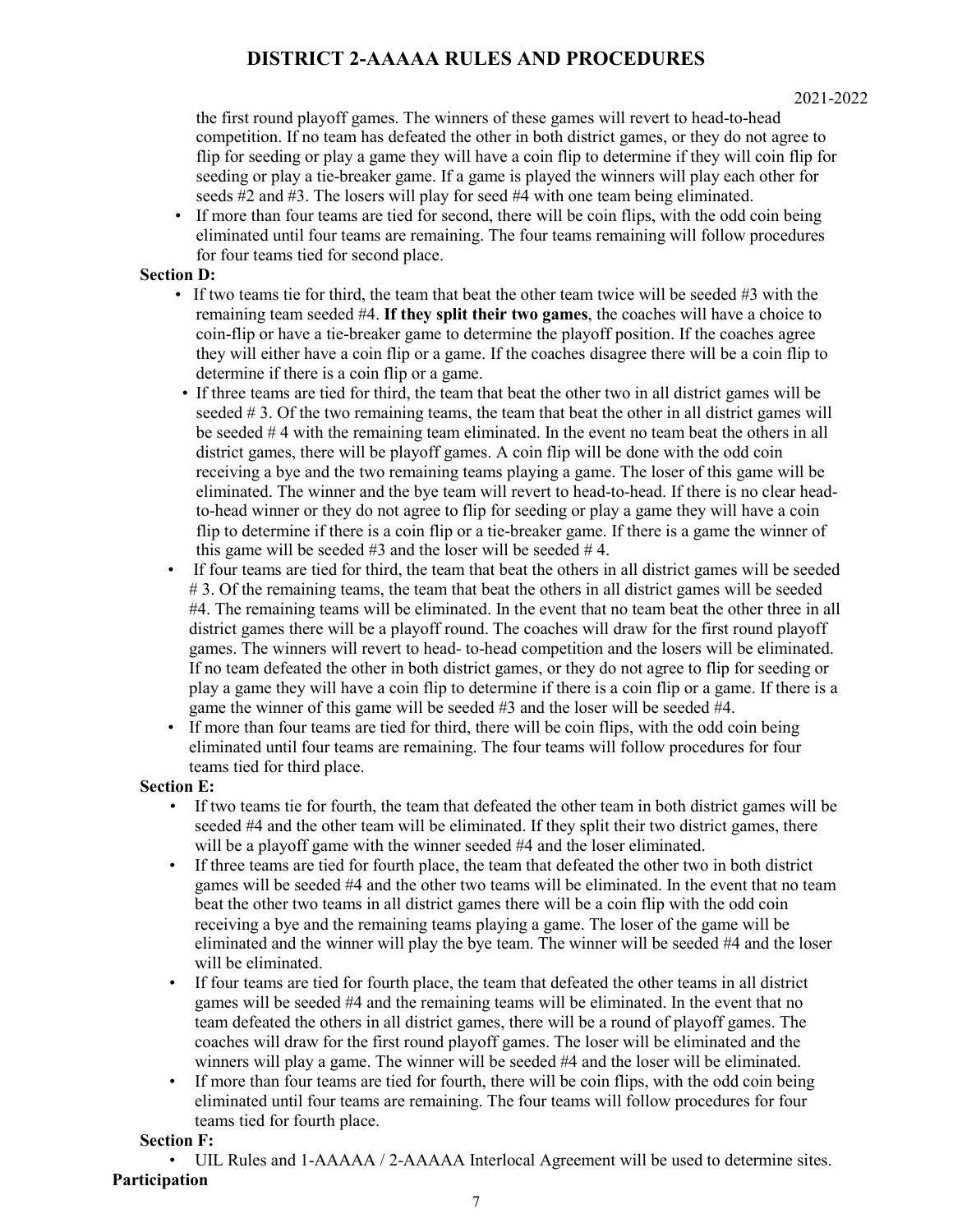#### 2021-2022

- In order to participate on a JV team, a student must have at least one year of eligibility remaining after the current school year (exception-open division). In order to participate on a freshman team or division, a student must have three years of eligibility remaining after the current school year.
- Developmental Team –Head coaches must contact each other prior to the game.

### **Football**

# **General Responsibilities**

- Member schools will make every effort to foster good and pleasant relations between schools.
- The home team is responsible for keeping and maintaining order. It shall be the responsibility of the host school (Game Administrator) to initiate corrective measures at all District football games to prevent unusual disturbances from individuals **or** groups.
- All member schools shall adhere to the UIL Athletic Code.
- All concessions including radio and television rights, game programs, etc., will belong to the home team. Each school may designate one home radio station to broadcast any or all games in which it is involved as provided in the General Policies.
- The home school will provide appropriate medical aid when needed.

## **Officials**

- In each District game 7 TASO/UIL officials will be used.
- All officials must be agreed upon by opposing coaches.

### **Time Schedules**

- 2-AAAAA Varsity Football games will start at 7:00 PM.
- **Double headers at the Socorro Activities Complex (SAC) will be at 4 and 7:30 pm.**
- **Pre-Game**
	- $\triangleright$  The playing field is to be kept clear 90 minutes for players to warm up.
	- Both teams will clear the field 20 minutes prior to the game.
	- $\triangleright$  The Game Administrator will ensure that every effort is made to start the game on time.

Friday

- $\geqslant$  6:40 Teams clear field
- $\geq 6:52$  Presentations/exchange of gifts
- $\geqslant$  6:55 Anthem
- $\geq 6:57$  Official coin flip

### **Half-time**

- $\triangleright$  The half-time interval will be 20 minutes except for Homecoming which will be up to 28 min.
- $\triangleright$  The referee will notify both coaches at least four minutes before the start of the 2nd half.
- $\triangleright$  The visiting band will be performing pregame. The home band will perform at half time. The clock will start as soon as the field is cleared of the football teams. The timer will not wait until the band enters the field. Band directors and drill teams will be warned if the maximum time limit is violated.
- $\triangleright$  It will be the responsibility of the principal of each school to see that each band director has a copy of the district rules and procedures.

### **Game Ball**

- $\triangleright$  The official game ball will be a first line ball.
- $\triangleright$  The game ball will have a stripe at both ends.
- $\triangleright$  The visiting team, when on offense has the option to use its own ball if it does not want to use the ball provided by the home team.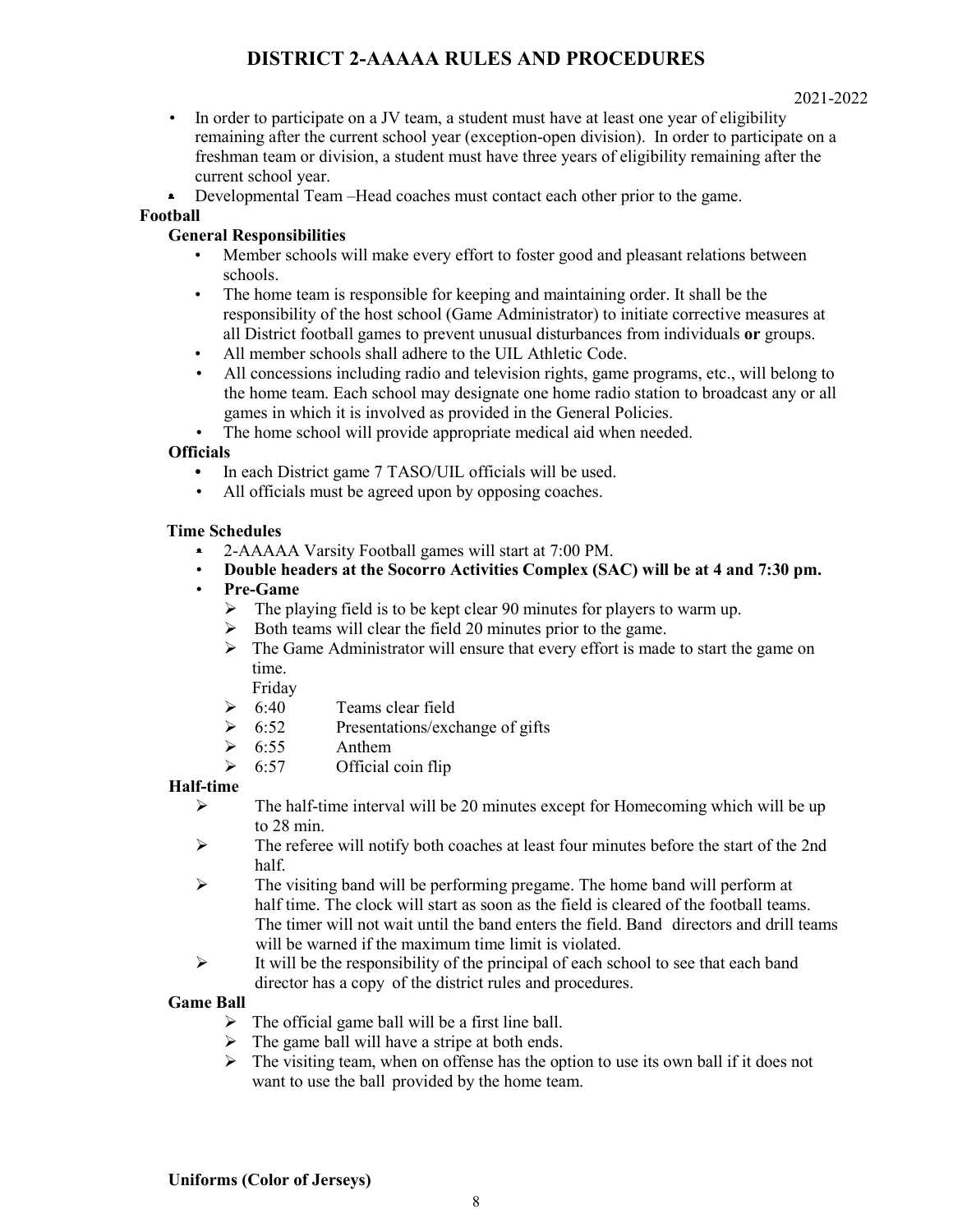$\triangleright$  Teams will wear dark jerseys when playing at home, and white jerseys when playing away from home.

Any change in the color of jerseys must be by mutual consent of both Head Coaches.

# **Films of Games**

- $\triangleright$  Film Makers It is understood and agreed upon that both the home and the visiting schools will have the privilege of making a film of the game from the press box.
- **Exchange previous two games by Wednesday, no later than 4 pm, third game by Saturday, no later than 8 am.**

# **All film exchanges will be O/D/K.**

# **Filming Guidelines**

- $\triangleright$  The picture must cover a minimum of 15 yards and no more than 20 yards from the last offensive player downfield through the defense.
- $\triangleright$  Scan from down distance markers to lineup prior to play.
- $\triangleright$  Start film as the offense breaks the huddle prior to the snap.
- $\triangleright$  Show scoreboard on change of possession.
- $\triangleright$  The game must be filmed as played.

# **Game films must be exchanged through Hudl to include tight and wide angles.**

# **Spirit Guidelines**

- $\triangleright$  No victory lines other than uniformed school groups will be allowed on the playing field. Non-students must remain outside the end zone. Unauthorized personnel should not go on the playing field before or during games, or at the half-time. Halftime shows will be limited to uniformed groups - bands and drill/dance teams.
- $\triangleright$  Flags and mascots may not be displayed in front of visiting stands.
- $\triangleright$  Each school may have run-through signs which may be used only at the beginning of games and at the beginning of the second half.
- $\triangleright$  Glass bottles and glass containers are prohibited in the stadium.

# **Other Provisions**

- $\triangleright$  During a football game, anyone on the sidelines must remain outside the 25-yard line and the extended team area, to include players' benches and restraining line.
- $\triangleright$  Coaches and players will stay within a 25-yard restraining line.
- $\triangleright$  No media personnel or their equipment shall be in the team area (NCAA football rules and interpretations).
- $\triangleright$  Tunnel crews are required to sit in the stands during the game and will be allowed on the field only to set up and take down the tunnel at the start of the game and start of the  $3<sup>rd</sup>$  quarter. After the team has run through the tunnel, crews will have 10 minutes to pack up and return to the stands.
- $\triangleright$  Media representing a particular school are limited to their schools designated sideline passes (NCAA football).

# **Sub-Varsity Football Rules**

- $\triangleright$  Length of quarters and half-time:
	- 9th10 minute quarters and 10 minute half-time
	- JV 10 minute quarters and 10 minute half-time
- $\triangleright$  Starting Times
	- 9th 5:30 p.m. weekdays and 9:00 am. Saturdays
	- JV 7:00 p.m. weekdays and 10:30 am. Saturdays
- $\triangleright$  Scheduling: Teams will follow the same schedule as the varsity: 9th and JV games will be played at the opposite site from the varsity on Wednesday, Thursday, or Saturday, unless otherwise mutually agreed on by each team's athletic office.
- $\triangleright$  Game Balls: 9th and JV- First line ball
- Game Jerseys: 9th and JV -Home Team Dark
- $\triangleright$  Officials: TASO minimum of 3

# **Cross Country/District Meet**

**• Site** - The school hosting the District meet will determine the site with DEC approval.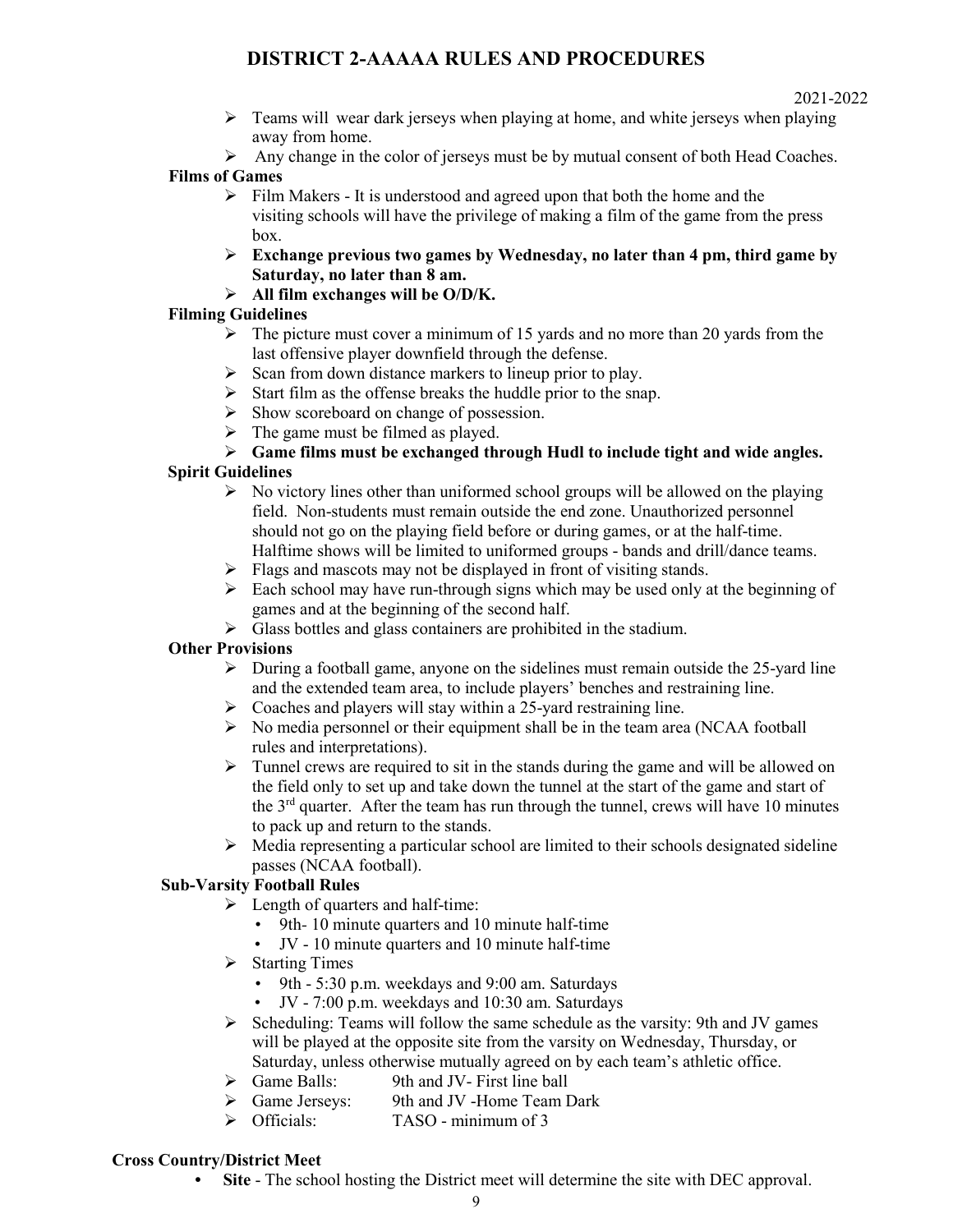- **Entry Form**  Meet director will establish due date for entry forms.
- **Substitutions**  A substitution may be made in existing entries, with guidelines **set** by the **District** host in regard to injury, illness, or ineligible athletes.
- **Meet Director**  The meet director shall be responsible for organizing the meet and is the final authority on how the meet is organized within the confines of the UIL Constitution and Contest Rules and District 2-AAAAA rules.
- **Protests** Protests shall be made to the Meet Director or person designated by the Meet Director and his/her decision shall be final. There will be a designated rules committee comprised of the El Paso County Athletic Directors and their decision will be final. This final decision does not prohibit protests to the District Executive Committee on items covered in UIL Constitution and Contest Rules which go beyond the actual play (except for the place of finish which is handled by the clerk of the course).
- **Championship Structure**  A maximum of three teams and ten individuals not on qualifying team shall advance from district to regionals. Only varsity competitors will advance.
- **Distance**
	- $\checkmark$  Girls cross country competitors will run approximately three miles (5000 meters).
	- $\checkmark$  Boys cross country competitors will run approximately three miles (5000 meters).
- A minimum of five participants and a maximum of seven participants shall constitute a team. The first five finishers on each team will count for the total team score. A school may enter less than five; however, it cannot compete for the team title. A school may enter only one varsity team of boys and one varsity team of girls in the district meet. A school may enter unlimited runners in the  $9<sup>th</sup>$  and open division ( $9<sup>th</sup>$ -12<sup>th</sup>).
- **Uniform** The cross country uniform must comply with UIL rules and consists of a minimum of school issued jersey and shorts, which are not objectionable; and shoes, which may be supplied by the contestant. Team members shall wear the same color and design school uniform (jersey and shorts). When other apparel is worn under the jersey, or leotard or body suits are worn under the shorts by more than one team member (two or more), that apparel must be the same color. A contestant must wear the assigned competitor number when numbers are used.
- **Rules**  The cross country rules found in the current National Federation of Track and Field Rules shall be enforced at the District Meet.

### **Determining Team Scores:**

| $+1111$<br>Place. | $\sim$ | $-$<br>'i u | •u1 | . | w. |  |
|-------------------|--------|-------------|-----|---|----|--|
|                   |        | -           |     |   |    |  |
|                   |        |             |     |   |    |  |

 $\checkmark$  If less than five competitors from a school finish, the places of all the competitors from that school are disregarded in determining the team scores and the team scores are reranked. Although the sixth and seventh place finishers do not score points toward the team total, the place is counted in determining the scores of the other teams. Ties in team scoring shall be resolved by comparing the sixth place finishers from the two teams. The team with the best sixth place finisher shall prevail. If one team does not have a sixth place finisher, the team with a sixth place finisher shall prevail. If only five competitors of tying teams finish, the scoring shall be resolved by totaling scores of the first four finishers.

### **Volleyball**

**Varsity**

### **Scorer**

- $\div$  The scorer will be an adult.
- $\cdot \cdot$  The home team scorebook will be the official game book.
- **Officials**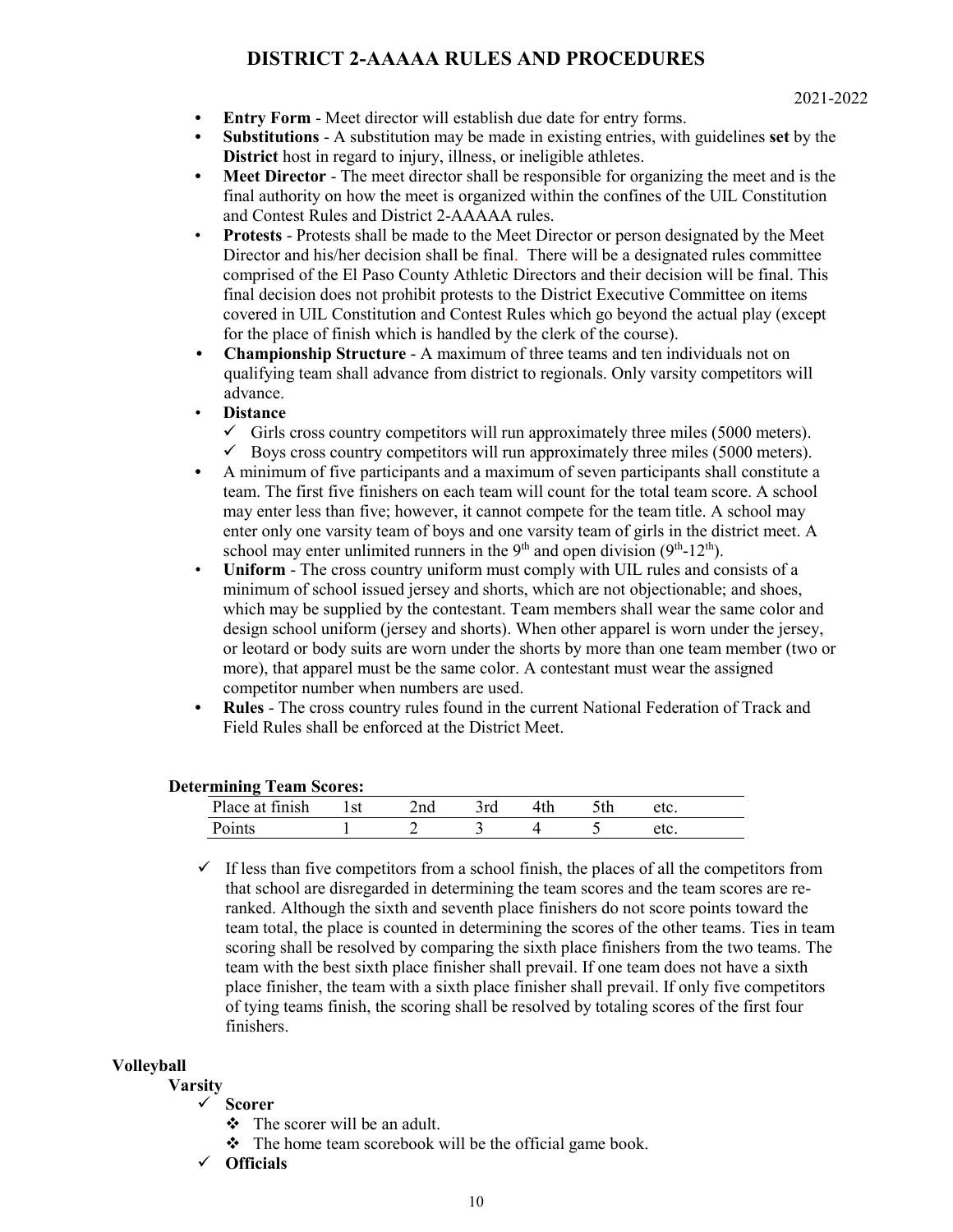- Only TASO/UIL Officials shall be used.
- In each District 2-AAAAA varsity game, two (2) TASO/UIL officials will be used. Should one official not arrive, both schools may agree to play with only one (1) official. Rescheduling the contest will be handled by the Athletic Directors' Office. Once the game has begun, it becomes an official game.
- $\div$  If TASO/UIL Officials are not used to call the lines, then adults must be used for varsity games.

## **Official Game Ball**

 The official game ball used in all District 2-AAAAA contests must be only those balls listed in National Federation Volleyball Rules (must have NFHS logo on ball).

# **PRE-GAME Warm-up**

- $\cdot \cdot$  There will be a 20 minute warm-up prior to varsity games.
- $\div$  There will be 15 minutes between sub-varsity games.

# **SCORING - VARSITY/JV/9**

- Varsity best of 5
- $\div$  JV/9 2 out of 3

## **Basketball**

## • **Varsity**

- $\checkmark$  The official ball shall be official top grade leather or composite basketball. The home team will determine the ball to be used.
- $\checkmark$  Timers and scorers will be responsible adults.
- $\checkmark$  Uniforms will be white for the home team and dark for the visitors.
- $\checkmark$  Officials Officials must be agreed upon by the two schools involved as per League rules. All officials will be TASO/UIL certified.
- $\checkmark$  There will be a 15 minute warm-up between varsity games.
- $\checkmark$  There will be 10 minutes between sub-varsity games.
- $\checkmark$  Noise No artificial noise makers will be allowed in gym. Organized home bands will be permitted to perform prior to game and at half-time and time outs.
- $\checkmark$  Signs are permitted only by home teams anywhere in the gym except at either end, and must be approved by the administration.
- **Method for Determining District Winners**
	- $\checkmark$  Double Round Robin will be played to determine the District Champion.
	- $\checkmark$  In case of ties, all will be declared District Co-Champion.

### **Baseball**

# • **Postponed Games**

- $\checkmark$  Tied ball games called prior to completion of 5 innings will be replayed from the start. Tied games completed or exceeding 5 innings will count as 1/2 game won and 1/2 game lost.
- $\checkmark$  Postponed and incomplete games shall be played or replayed on the next mutually open date (Saturday included) that the home field is playable, with Athletic Office approval. This initiative relating to decisions concerning such games shall rest with the Athletic Office. For schools that have more than one such game at the same time, the order of play shall be the same as the order on the original schedule. (See Constitution and Contest Rules, Section  $1220(b)$  (7), (d), (f) and (e): If a district or non-district game is called before completion of the number of innings and conditions as specified in National Federation Baseball Rules, the umpire shall declare the contest "no game". The game will be replayed from the start).
- **Game Cancellation** All varsity scheduled games must be played if they have a bearing on the District 2-AAAAA first, second, third or fourth place standing. If the game will have no bearing on the District standing, the postponed game may be cancelled by mutual agreement by the Athletic Offices.
- **Game Balls** The Diamond **D-1** will be used for all District games.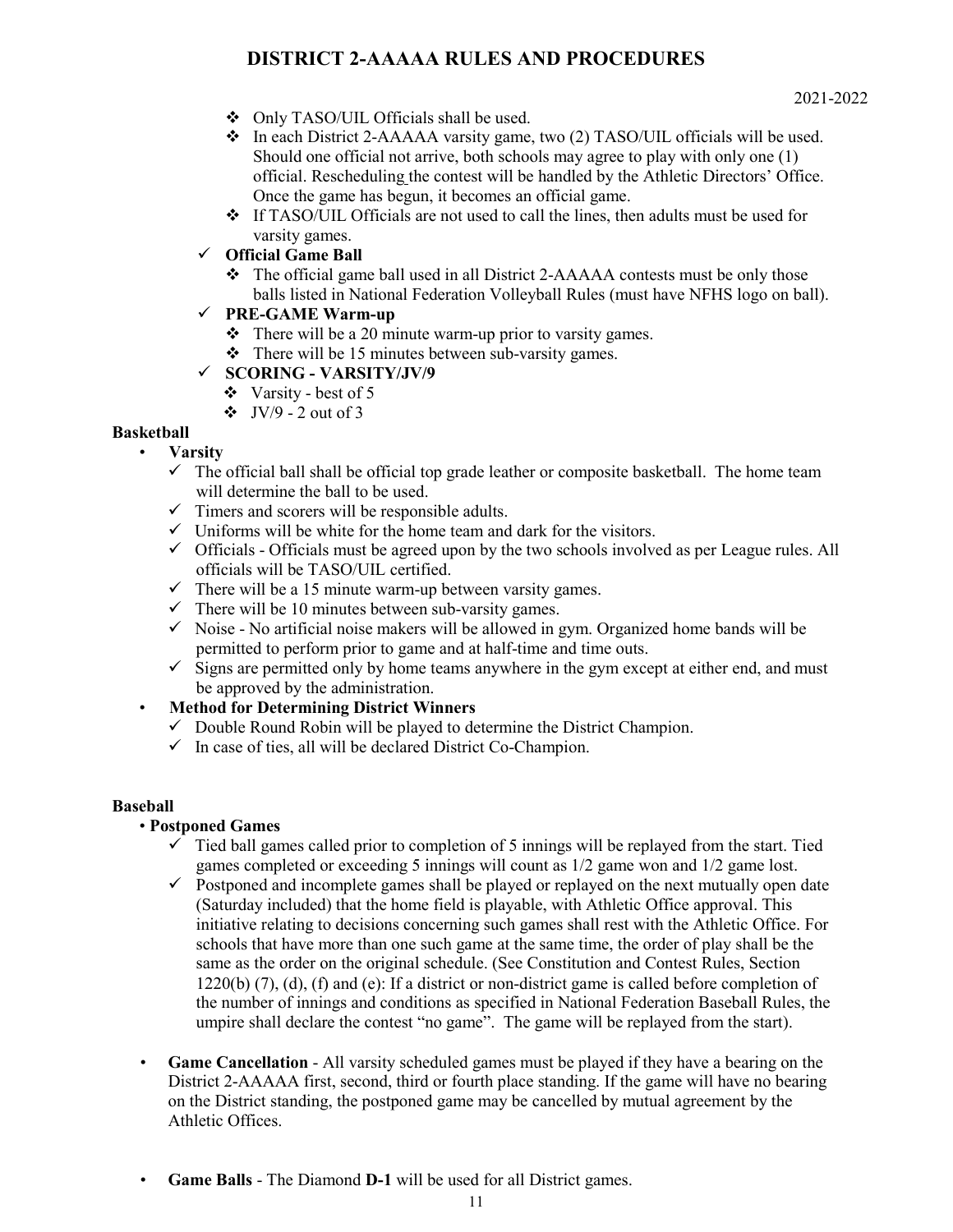# • **Umpires**

- Must be **TASO**/UIL Umpires.
- $\checkmark$  In each District 2-AAAAA varsity game, two (2) TASO/UIL umpires will be used. Should one umpire not arrive, both schools may agree to play with only one (1) umpire. Rescheduling the contest will be handled by the Athletic Directors' Office. Once the game has begun, it becomes an official game.
- **Ten-Run Rule** The ten-run rule after completion of five innings is mandatory in all District games.

•**Pitch Count** – Pitch count sheets must be turned in to DEC chair respective Athletic Office within 24 hours after completion of game.

## **Golf**

# • **Method of Determining District Champion**

- $\checkmark$  The District golf tournament schedule venue and date shall be determined by the host district.
- $\checkmark$  A total of thirty six (36) holes shall count as a combined score to determine the District Champion and District Runner-Up.
- $\checkmark$  The lowest combined score for the above thirty-six (36) holes shall determine the District Individual Medalist and Runner-Up.

## • **Tournament Director**

- $\checkmark$  The host district shall select the District Tournament Director.
- $\checkmark$  The Tournament Director shall he responsible for organizing the District tournament and shall organize the tournament in accordance with the UIL Constitution and Contest Rules and District 2-AAAAA Rules.
- **Protests** Protests shall be made to the Tournament Director, who may seek the advice of the resident pro or rules committee and his/her decision shall be final.

# **Tennis**

### • **Site**

 $\checkmark$  A District member shall host the District tennis tournament for boys and girls. Site to be selected annually.

# • **Tournament Director**

- $\checkmark$  The host district shall select a tournament Director for the District 2-AAAAA Meet,
- $\checkmark$  The Tournament Director shall be responsible for organizing the tournament and shall have final say as to how the tournament is organized within the confines of the UIL Constitution and Contest Rules and District 2-AAAAA Rules.
- **Protests Protests shall be made to the Tournament Director first, and, then, if needed, to the Games Committee and their decision shall be final.** This final decision does not prohibit protests to the District Executive Committee on items covered in the UIL Constitution and Rules which go beyond the actual play.

# **Team Tennis**

# **Team Composition**

- $\div$  Each team match will consist of 19 individual matches:
	- $\triangleright$  six boys singles
	- $\triangleright$  six girls singles
	- $\triangleright$  three boys doubles
	- $\triangleright$  three girls doubles
	- $\triangleright$  one mixed doubles
- $\bullet$  Players may play both singles and doubles, but it is not mandatory to do so. In singles, each player is to play according to ladder position, i.e., the best player at #1, the next best at #2, and so on down the lineup to #6. In doubles, players shall be placed on doubles' teams. According to a ladder position, i.e., the best two doubles players at #1 doubles, the next two doubles players at #2 doubles, and so on for #3 doubles.

## **Team Scoring**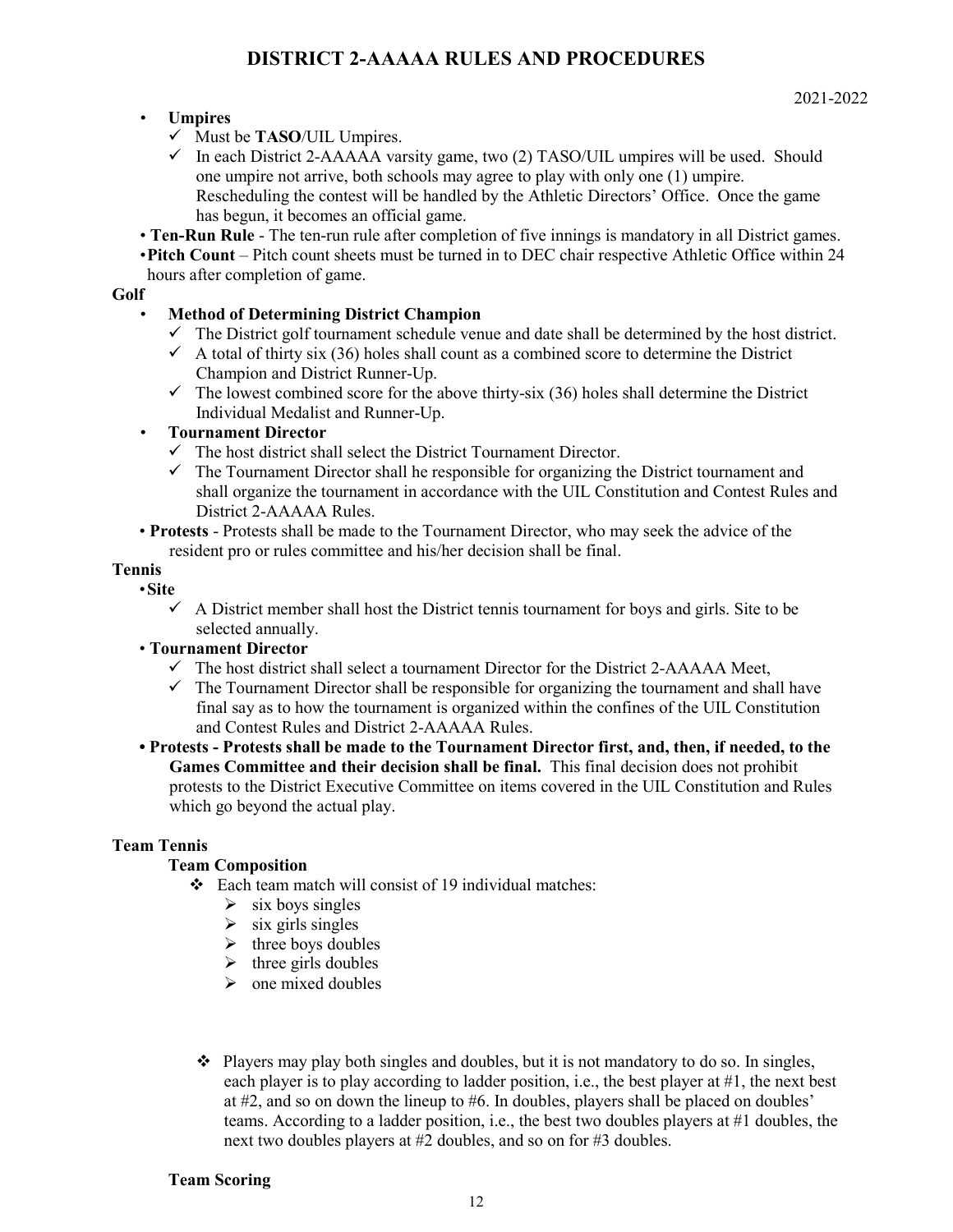#### 2021-2022

The scoring system will be No Advantage scoring, best 2 out of 3 set matches with a 12-point tie breaker at six games all in each set. Each match won will count one point for the team. *The original team ladder is due to the school's respective athletic department office one week prior to their first district match.*

#### **Official Playing Rules**

- $\bullet$  The United States Tennis Association (USTA) playing rules shall be used in all League matches with exceptions as noted in the UIL manual.
- If both coaches agree:
	- $\triangleright$  the match can be called after the winner is decided (10 wins)
	- $\triangleright$  after the winner is decided, the format can be changed to Pro Set
	- $\triangleright$  after the winner is decided, the third set of the match could be decided by a Super Set.
- **Coaching** Adhere to UIL C & CR rules. Only the school tennis coach employed by that school may coach and only in a manner that does not interfere with the play on adjoining courts.
- **Injured Players** Players will have to continue playing, allowing play to be continuous, or be subject to point penalties for delay of Game. (See Rule 30, USTA rule book)
- **Tennis Etiquette** Applauding a good play is always in order. Applauding an error is never in order. Any person who takes it upon himself to berate officials or make himself conspicuous by razzing the team should be requested to leave the court area. Players shall be instructed, prior to the first match, that good sportsmanship shall prevail throughout the play. Unsportsmanlike behavior will not be tolerated and may result in a player's suspension.

# **Reporting to Matches**

- $\div$  Weekdays 3:45 PM
- Saturdays -9 AM
- **Substitutions during Team Matches** Prior to play, each coach must give his complete lineup for singles and doubles to the site director. A coach may make substitutions between team matches and/or during a team match before the individual match begins. In all instances of substitutions, the coach must use the following procedure:
	- **During a match** (UIL substitution rules during a match will be followed).
	- **Match to match** A coach may substitute a player(s) from one match to another for religious reasons, to give another player(s) an opportunity to play, as a disciplinary action, for an injury, etc. Example: School A's 1-4 players will miss a match, the coach will move up player's #5 - #8 for the match. If a student is ineligible the first six weeks, he or she will be slotted into the appropriate position (#2, #4, #7, etc.) on the ladder once eligibility has been ascertained and fifteen calendar days have passed. If the player noted in the two examples above is the best player on the team, he or she will become #1 and does not have to start at the bottom of the ladder, and work his other way up, one position at a time.

### **Team Tennis District** Play -

Team Tennis – The UIL ladder lineup will be followed.

- Team Tennis District Play District play will consist of a single round robin and the round robin will determine the District Champs and Bi-District Qualifiers. (New for 2017-18)
	- Team trophy will be awarded to District Champion
	- Players may move up or down one position on the ladder per week.
	- $\ddot{\bullet}$  .

### **Divisions** - There shall be the following divisions:

- $\div$  High school boys singles and doubles
- $\div$  High school girls singles and doubles
- $\triangleleft$  At the District meet each school may enter two boys singles and two girls singles, two boys doubles and two girls doubles, two mixed doubles.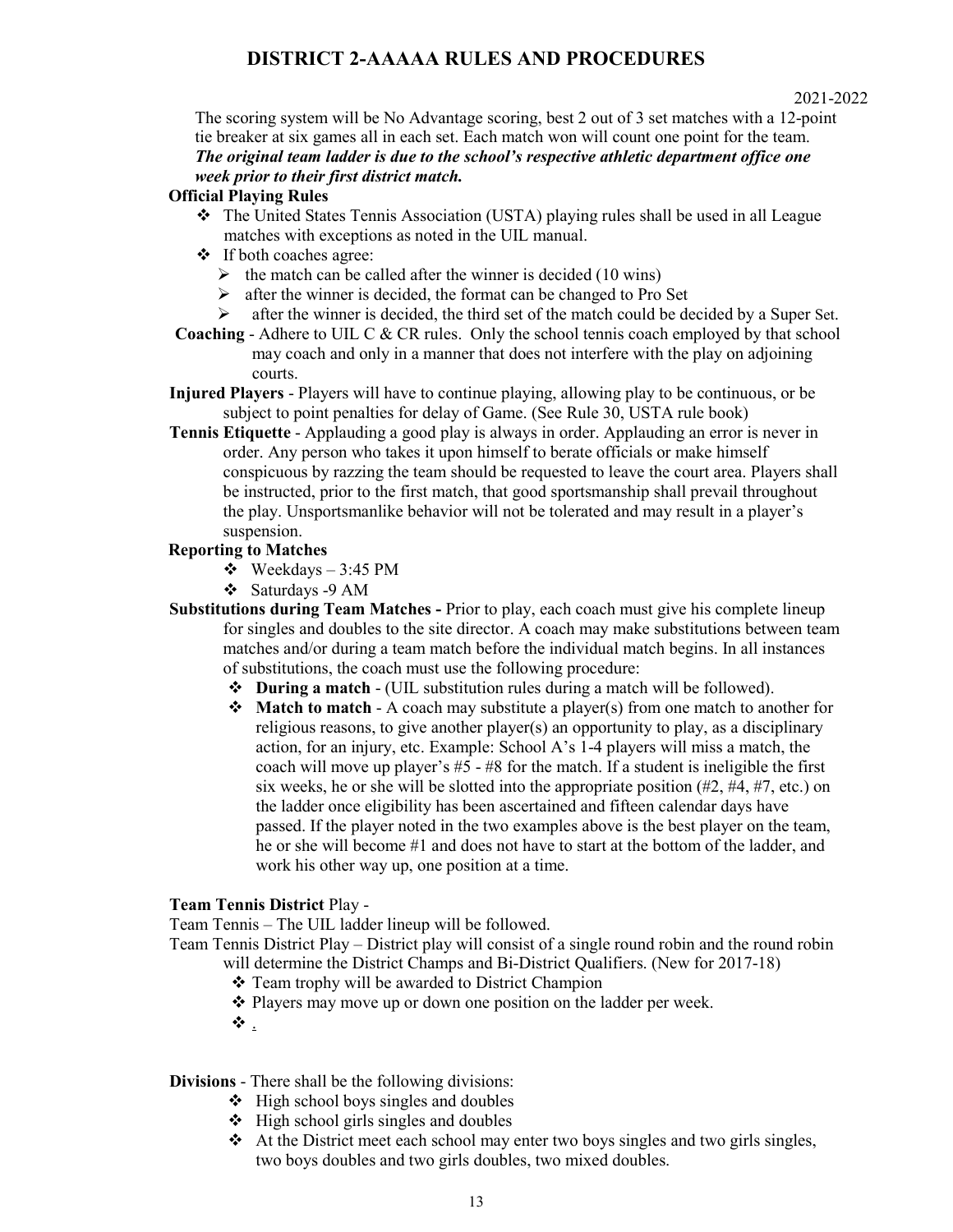**Official Rules** - The United States Tennis Association (USTA) rules shall be used in all UIL matches with exceptions as noted in the UIL Tennis Manual.

**Tournament Referees** - Every effort will be made to secure tournament referees from the local tennis officials association to assist at the District Tournament.

### **Team Scoring and Awards**

 $\div$  Team points will be computed as follows:

| Singles: | 1st Place-15 | 2nd Place-10 $3rd$ Place-5     |  |
|----------|--------------|--------------------------------|--|
| Doubles  | 1st Place-20 | 2nd Place-15 $\,$ 3rd Place-10 |  |

- $\div$  Individual medals will be presented to first, second, and third place winners. A team trophy will be presented to the first place team.
- **Tie-Breaker** The 12-point tiebreaker scoring system will operate when the score reaches six games in any set except the third set of a three set match, when an ordinary advantage set shall be played. Procedures for playing the tie-breaker may be found in the UIL Coaches Manual for Tennis.
- **Playback**  Playback winner will advance to the next round, but does not receive the 3rd place medal and points.

### **Varsity Track**

**Site -** A District 2-AAAAA member shall host the District Track Meet for boys and girls. Site, date, and time shall be selected annually.

**Entry Form -** Meet Director will set date for submitting UIL entry form.

### **Meet Director**

- $\checkmark$  The host district shall select a Meet Director for the District 2-AAAAA Meet.
- $\checkmark$  The Meet Director shall be responsible for organizing the meet at the host school and shall have final say as to how the meet is organized within the confines of the UIL Constitution and Contest Rules and District 2-AAAAA Rules.
- $\checkmark$  The Meet Director shall notify the District Chairman and each District member as to how the meet will be organized.
- **Protests** Protests shall be made to the Meet Director or person designated by the Meet Director and his/her decision shall be final. Upon agreement by the coaches a designated rules committee may be designated for the district meet and their decision will be final. This final decision does not prohibit protests to the District Executive Committee on items covered in the UIL Constitution and Contest Rules which go beyond the actual play (except for the place of finish which is handled by the clerk of the course/ rules committee).

### **Softball**

### **Postponed Games**

- $\checkmark$  Tied ball games called prior to completion of 5 innings will be replayed from the start. Tied games completed or exceeding 5 innings will count as ½ game won and ½ game lost.
- $\checkmark$  Postponed and incomplete games shall be played or replayed on the next mutually available open date (Saturday included) that the home field is playable, with approval of the Athletic Office. This approval initiative, relating to decisions concerning such games shall rest with the Athletic Office. For schools that have more than one such game at the same time, the order of play shall be the same as the order on the original schedule. (See Constitution and Contest Rules, Section 1280 (c)  $(7)$ ,  $(f)$ , and  $(g)$ ) and  $(e)$  A regulation district or non-district game called with a tie score after five innings have been played (and a winner cannot be determined) shall be counted as one-half game won and one-half game lost for each team. The game shall not be replayed provided five innings have been completed. If five innings have not been completed, the game shall be replayed from the start.
- **Game Cancellation** All varsity scheduled games must be played if they have a bearing on the District 2-AAAAA first, second, third or fourth place standing. If the game will have no bearing on the District standing, the postponed game may be canceled by mutual agreement by the Athletic Offices.
- **Game Balls** Game balls must be NFHS/UIL Approved.